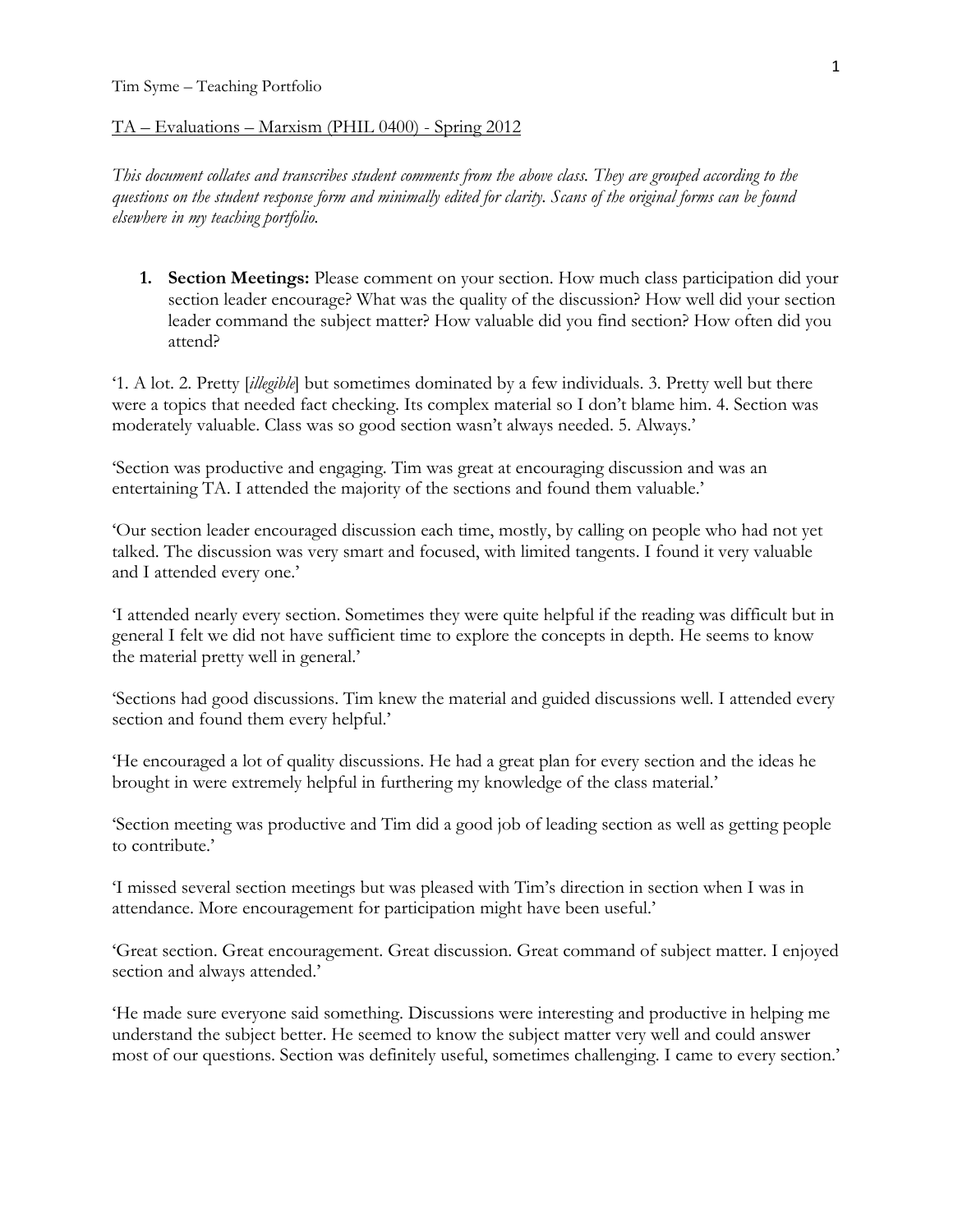Tim Syme – Teaching Portfolio

'Tim encouraged participation. The discussion was very well guided by the TA. I only missed one section.'

'Great participation in a good quality discussion. I found the section valuable and I attended every section.'

'Tim encouraged useful, interesting and always lively discussion. His command of the material was always far above satisfactory and, as such, I haven't missed a single session.'

'Tim was good at facilitating conversation that never felt forced, though I wish it covered more ground in terms of course content. He did have a good command of the subject matter and asked interesting questions to stimulate discussion.'

'I really valued section time and think that is particularly because Tim was always very prepared with questions/encouragement and personal investment in the course content. I've attended every section.'

**2. Grading:** How helpful did you find the comments on your papers? Any other comments on grading

'Comments were [illegible] I personally like more comments on writing style in addition to arguments. Comments on arguments were insightful.'

'Comments were instructive and creative in terms of finding the weak points of arguments. Grading seems fair.'

'The comments were very helpful, in terms of content, structure and overall meaning of my paper.'

'Quite helpful. We were allowed to rewrite which meant you could learn from your mistakes.'

'Comments were very thorough and the grading [illegible] that the papers had to be very well thought out to get a good grade.'

'He gave smart comments in an organized manner. The fact that he provided typed up comments was great.'

'Although sometimes illegible, the comments on papers were generally helpful and constructive.'

'The comments were very helpful.'

'Pretty helpful.'

'The comments were clear and seemed to have good points. So far I'm happy with the grading.'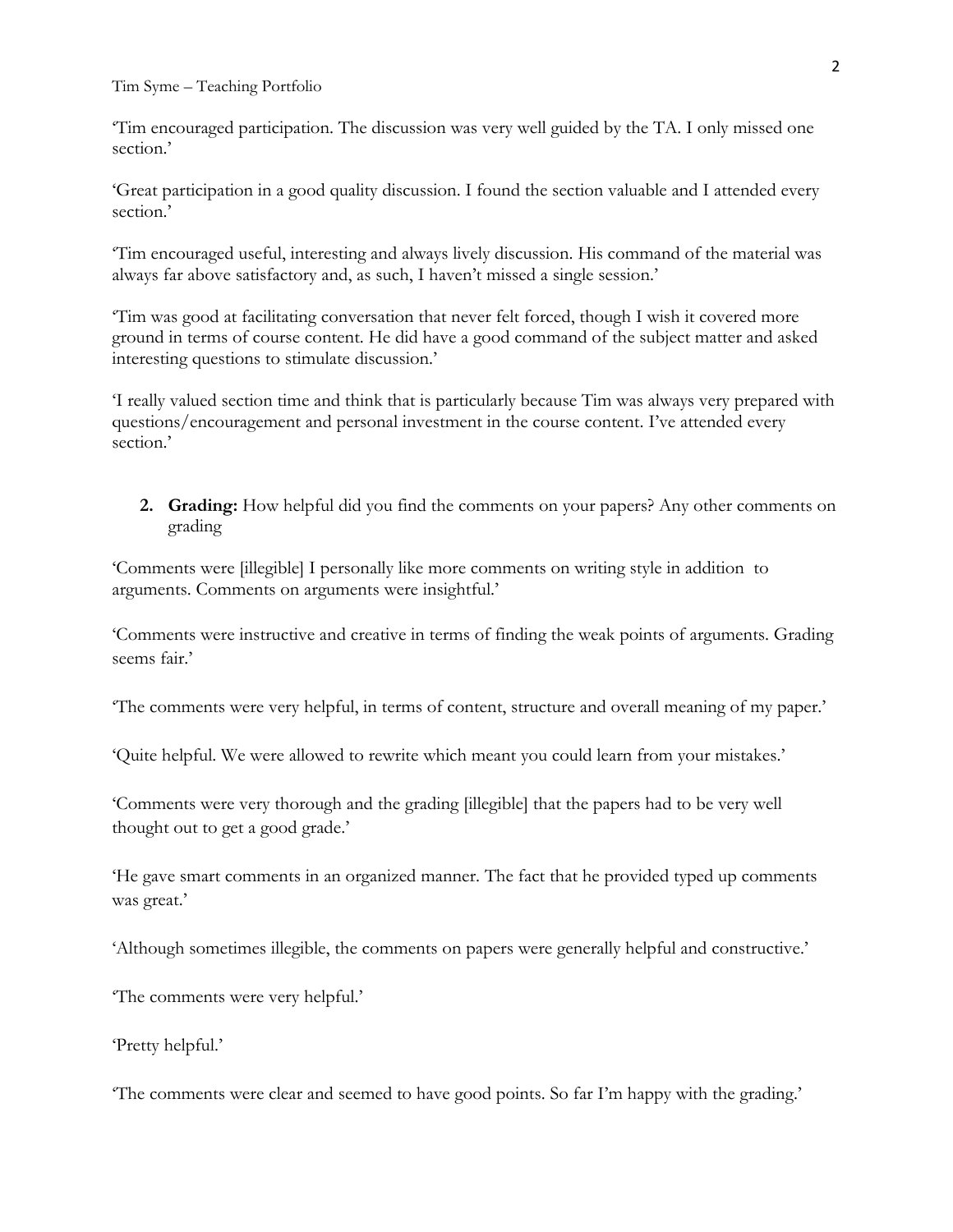'The comments were very helpful and pointed me in the proper direction for future papers.'

'Terrible handwriting made comments difficult.'

'Very useful and informative, usually helped further understanding of the material.'

'The comments were helpful when they were legible…I think typed comments might be the way to go though.'

'Comments on papers were very helpful, critical and concise and equivalent to the work/effort/thought I put in.'

**3. Office Hours:** How accessible was your TA? Did you utilize office hours, or make other arrangements to speak individually with your TA?

'Very accessible, utilized frequently. Great during office hours.'

'Accessible. I often discussed with him after section.'

'Very helpful. I couldn't make it to office hours so we arranged easily to meet at other times.'

'His hours were at a convenient time and he was easily accessible. I did not however utilize office hours often.'

'Tim was available once a week for office hours and was very helpful when I went to them.'

'Although I did not go to office hours, he seemed accessible and always encouraged students to come talk to him.'

'Tim was quite accessible and was very helpful one-on-one especially in paper prep.'

'Tim was available but I did not take the opportunity to approach him.'

'I utilized office hours and enjoyed it.'

'I couldn't go to office hours but I did arrange to speak to him individually. He was accessible.'

'I did not attend office hours but Tim was readily available via email. I appreciate his timely responses.'

'I did not attend office hours.'

'He was always accessible when I needed him to be, holding regular office hours.'